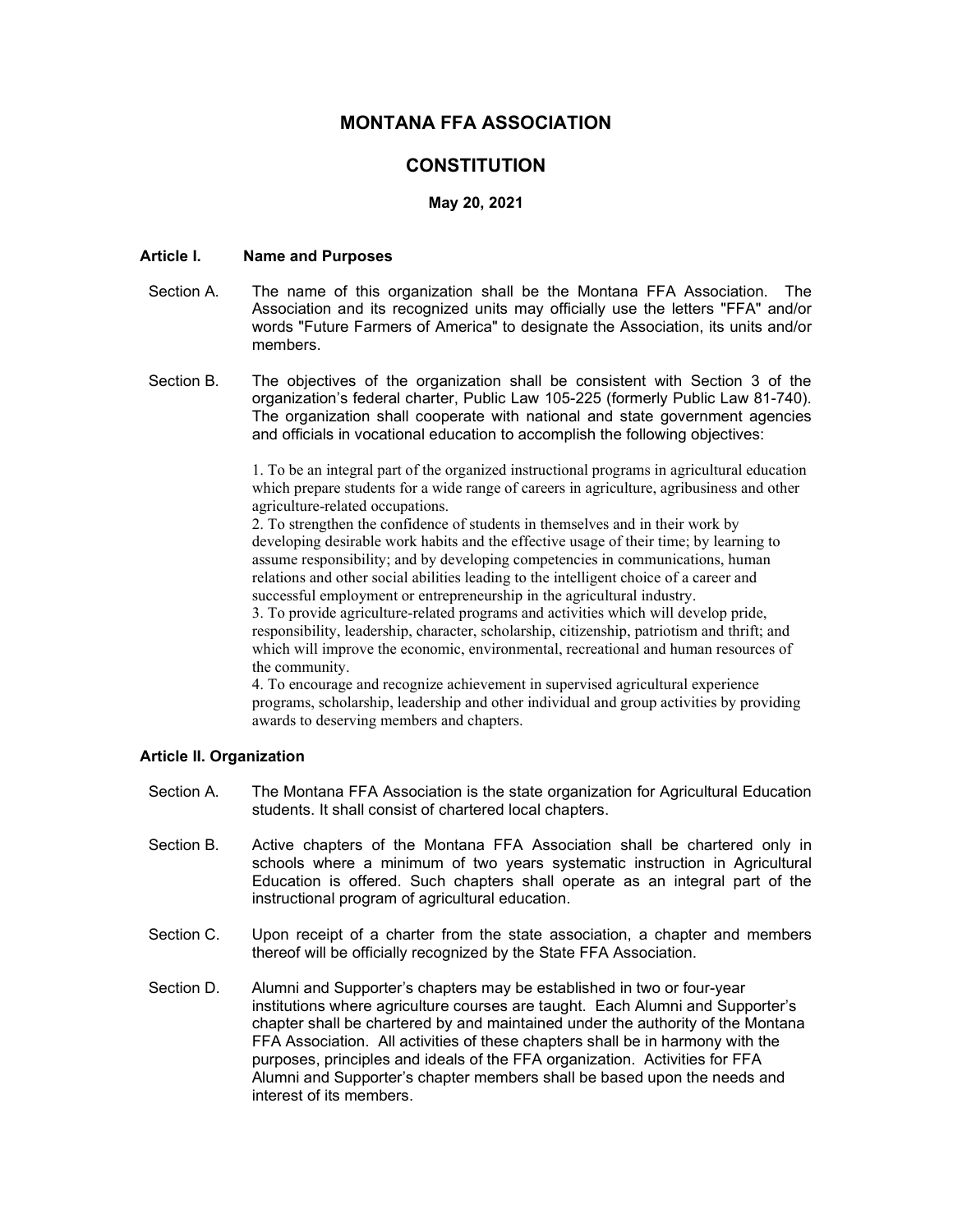#### Article III. Emblem

- Section A. The official emblem of the Montana FFA Association shall include five symbols, namely: the plow, representing labor and tillage of the soil; the owl, representing wisdom; the rising sun, representing progress; a cross section of an ear of corn, representing common agricultural interests; and an American Eagle surmounting the cross section of the ear of corn, representing the national scope of organization. The emblem shall also include the letters "FFA" and the words "Agricultural Education."
- Section B. Emblems shall be uniform in all chapters. All Active, Alumni and Honorary members shall be entitled to display the emblem.
- Section C. Greenhand FFA Degree recipients shall be entitled to wear the official bronze emblem pin, Chapter FFA Degree recipients shall be entitled to wear the official silver emblem pin, State FFA Degree recipients shall be entitled to wear the official gold emblem charm, and American FFA Degree recipients shall be entitled to wear the official gold emblem key.
- Section D. Honorary Chapter FFA Degree recipients shall be entitled to wear either the official silver or gold emblem pin, Honorary State FFA Degree recipients shall be entitled to wear the official gold emblem charm, and Honorary American FFA Degree recipients shall be entitled to wear the official gold emblem key.
- Section E. FFA advisors shall be entitled to wear the official gold owl pin.

# Article IV. Degrees and Privileges of Active Membership

- Section A. There shall be five degrees of Active membership based on individual achievement. These are the Discovery FFA Degree, Greenhand FFA Degree, the Chapter FFA Degree, and State FFA Degree, and the American FFA Degree. The National Organization shall set the minimum qualifications for each degree.
- Section B. Discovery FFA Degree To be eligible to receive the Discovery FFA Degree from a chapter, the members must meet the following minimum requirements.
	- 1. Be enrolled in agricultural education class for at least a portion of the school year or in a summer program while in grades 7-8.
	- 2. Have become a dues paying member of the FFA at local, state and national levels.
	- 3. Participate in at least one local FFA chapter activity outside of scheduled class time.
	- 4. Have knowledge of agriculturally related career, ownership and entrepreneurial opportunities.
	- 5. Be familiar with the local FFA chapter program of activities.
	- 6. Submit written application for the degree.

Section C.

Greenhand FFA Degree - To be eligible to receive the Greenhand FFA Degree from the chapter, the member must meet the following minimum qualifications.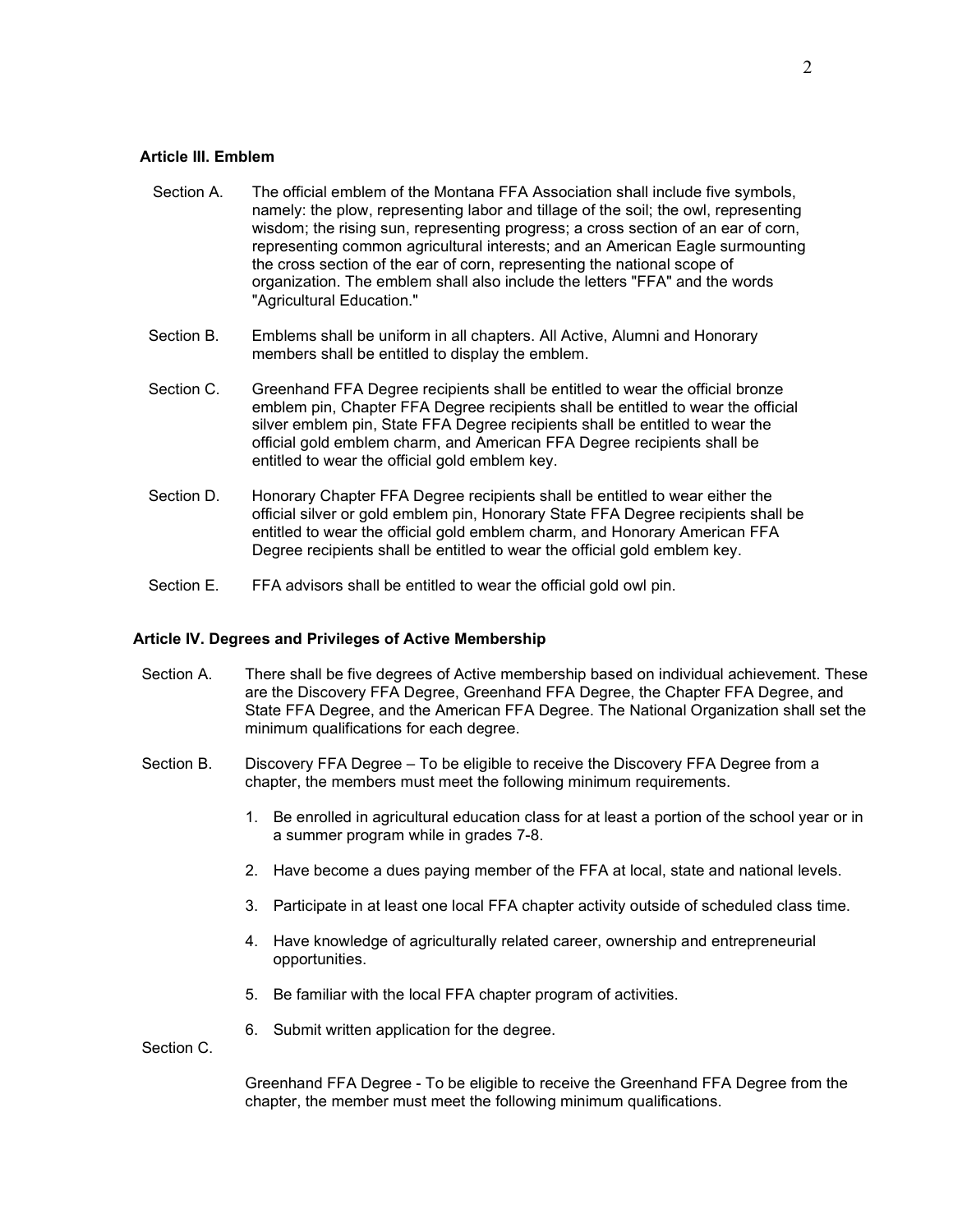- 1. Be enrolled in agricultural education and have satisfactory plans for a supervised agricultural experience program.
- 2. Learn and explain the FFA Creed, Motto and Salute.
- 3. Describe and explain the meaning of the FFA emblem and colors.
- 4. Demonstrate a knowledge of the FFA Code of Ethics and the proper use of the FFA jacket.
- 5. Demonstrate a knowledge of the history of the organization, the chapter constitution and bylaws, and the Chapter Program of Activities.
- 6. Personally own or have access to the Official FFA Manual and the FFA Student Handbook.
- 7. Submit a written application for the Greenhand FFA Degree.
- Section D. Chapter FFA Degree To be eligible to receive the Chapter FFA Degree from the chapter, the member must meet the following minimum qualifications:
	- 1. Must have received the Greenhand FFA Degree.
	- 2. Have satisfactorily completed the equivalent of at least 180 hours of systematic school instruction in agricultural education at or above the ninth-grade level, have in operation an approved supervised agricultural experience program, and be enrolled in an agricultural education course.
	- 3. Have participated in the planning and conducting of at least three official functions in the Chapter Program of Activities.
	- 4. Have earned and productively invested at least \$150 by the member's own efforts or worked at least 45 hours in excess of scheduled class time, or a combination thereof, and have developed plans for continued growth and improvement in a supervised agricultural experience program.
	- 5. Have effectively led a group discussion for 15 minutes.
	- 6. Have demonstrated five procedures of parliamentary law.
	- 7. Show progress toward individual achievement in the FFA awards programs.
	- 8. Have a satisfactory scholastic record.
	- 9. Submit a written application for the Chapter FFA Degree.
	- 10. Candidate must meet other requirements as established by the chapter.
	- 11. Candidate must have completed a minimum of 10 hours of community service activities.
- Section E. State FFA Degree To be eligible to receive the State FFA Degree from the State Association, the member must meet the following minimum qualifications:
	- 1. Have received the Chapter FFA Degree.
	- 2. Have been an active FFA member for at least two years (24 months) at the time of receiving the State FFA Degree.
	- 3. While in school, have completed the equivalent of at least two years (360 hours) of systematic school instruction in agricultural education at or above the ninth-grade level, which includes a supervised agricultural experience program.
	- 4. Have earned and productively invested at least \$1,500 or worked at least 450 hours in excess of scheduled class time, or a combination thereof, in a supervised agricultural experience program.
	- 5. Demonstrate leadership ability by:
		- a. Performing ten procedures of parliamentary law.
		- b. Giving a six-minute speech on a topic relating to agriculture or the FFA.
		- c. Serving as an officer, committee chairperson, or participating member of a chapter committee.
	- 6. Have a satisfactory scholastic record as certified by the local agricultural education instructor and the principal or superintendent. A student's cumulative grade point average (GPA) must be 2.0 or greater to make application for the State FFA Degree.
	- 7. Have participated in the planning and completion of the Chapter Program of Activities.
	- 8. Have participated in at least five FFA activities above the chapter level.
	- 9. Have completed a minimum of 25 hours of community service in at least two different activities.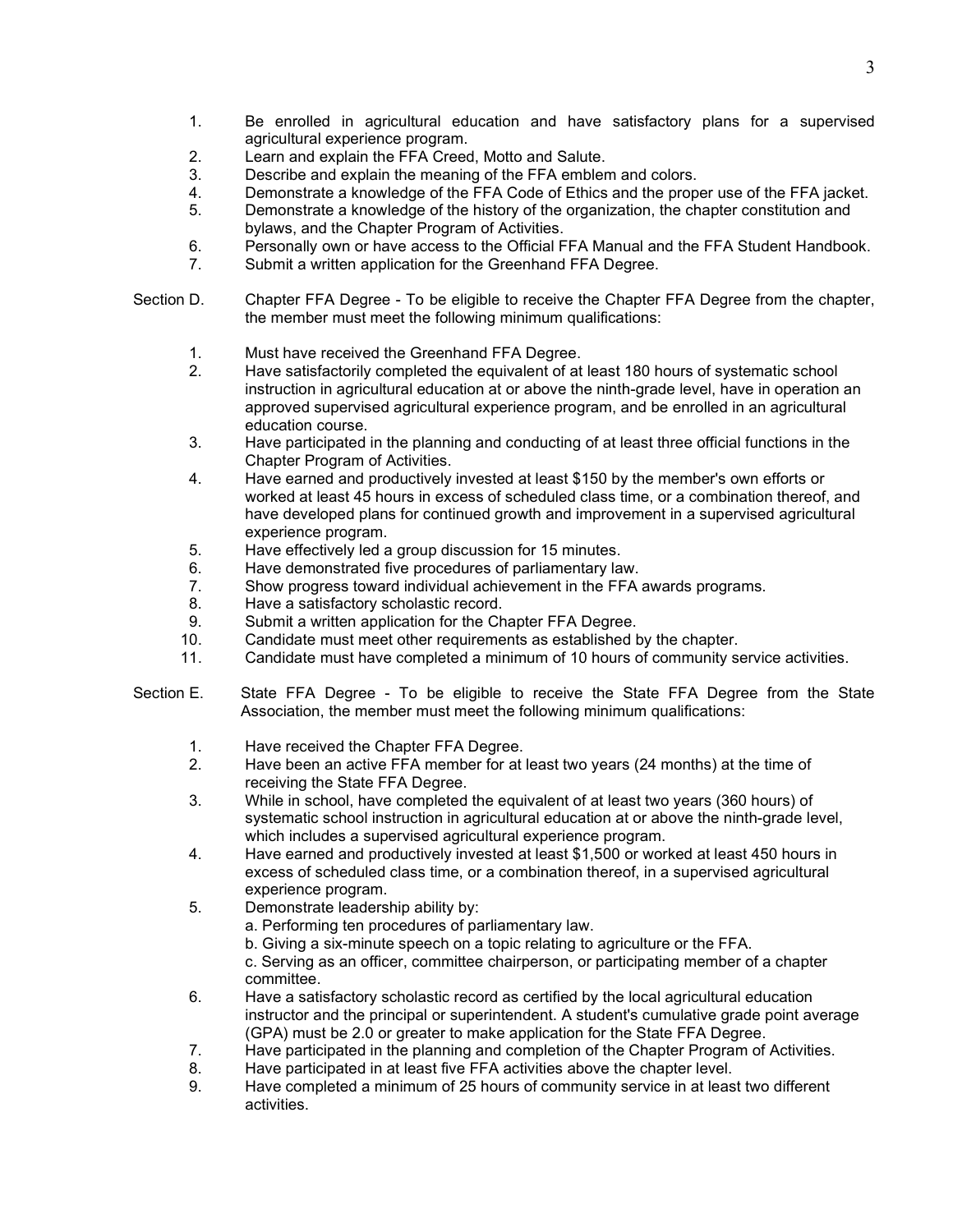- Section F. American FFA Degree -To be eligible to receive the American FFA Degree from the National FFA Organization, the member must meet the following qualifications:
	- 1. Have received the State FFA Degree, have been an active member for the past three years (36 months), and have a record of satisfactory participation in the activities on the chapter and state levels.
	- 2. Have satisfactorily completed the equivalent of at least three years (540 hours) of systematic secondary school instruction in an agricultural education program or have completed the program of agricultural education offered at the school last attended.
	- 3. Have graduated from high school at least 12 months prior to the national convention at which the degree is to be granted.
	- 4. Have in operation and have maintained records to substantiate an outstanding supervised agricultural experience program through which a member has exhibited comprehensive planning, managerial and financial expertise.
	- 5. A student after entering agricultural education must have:
		- A. earned at least \$10,000 and productively invested at least \$7,500 or

B. have earned and productively invested at least \$2,000 and worked 2,250 hours in excess of scheduled class time. Any combination of hours x \$3.56 plus actual dollars must be equal to or greater than the number 10,000. Hours used for the purpose of producing earnings reported as productively invested income shall not be duplicated as hours of credit to meet the minimum requirements for the degree.

- 6. Have a record of outstanding leadership abilities and community involvement and have achieved a high-school scholastic record of "C" or better as certified by the principal or superintendent.
- 7. Have completed a minimum of 50 hours of community service in at least three different activities. These hours are in addition to and cannot be duplicated as paid or unpaid SAE hours.

## Article V. Membership

- Section A. Membership in the FFA organization shall be of three kinds: Active, Alumni, and Honorary.
- Section B. Active Membership To be eligible for Active membership in a chartered FFA chapter, a student must be enrolled in a secondary agricultural education program. "Secondary agricultural education programs" includes grades 7-12.

To become an Active member and retain membership, a student must:

- 1. While in school, be enrolled in at least one agricultural education course during the school year and/or follow a planned course of study; either course must include a supervised agricultural experience program, the objective of which is preparation for an agricultural career.
- 2. Show an interest in the affairs of the Organization by attending meetings, striving for degrees of membership, and participating in other organized activities of the chapter.
- 3. Pay all current State and National dues by the date determined by the chapter. 4. Display conduct consistent with the ideals and purposes of the National FFA
	- Organization.

A member may retain Active membership until November 30, following the fourth National FFA Convention after graduation from high school.

A member in good standing at the time of induction into the armed forces of the United States of America shall be in good standing during the period of active service without further payment of dues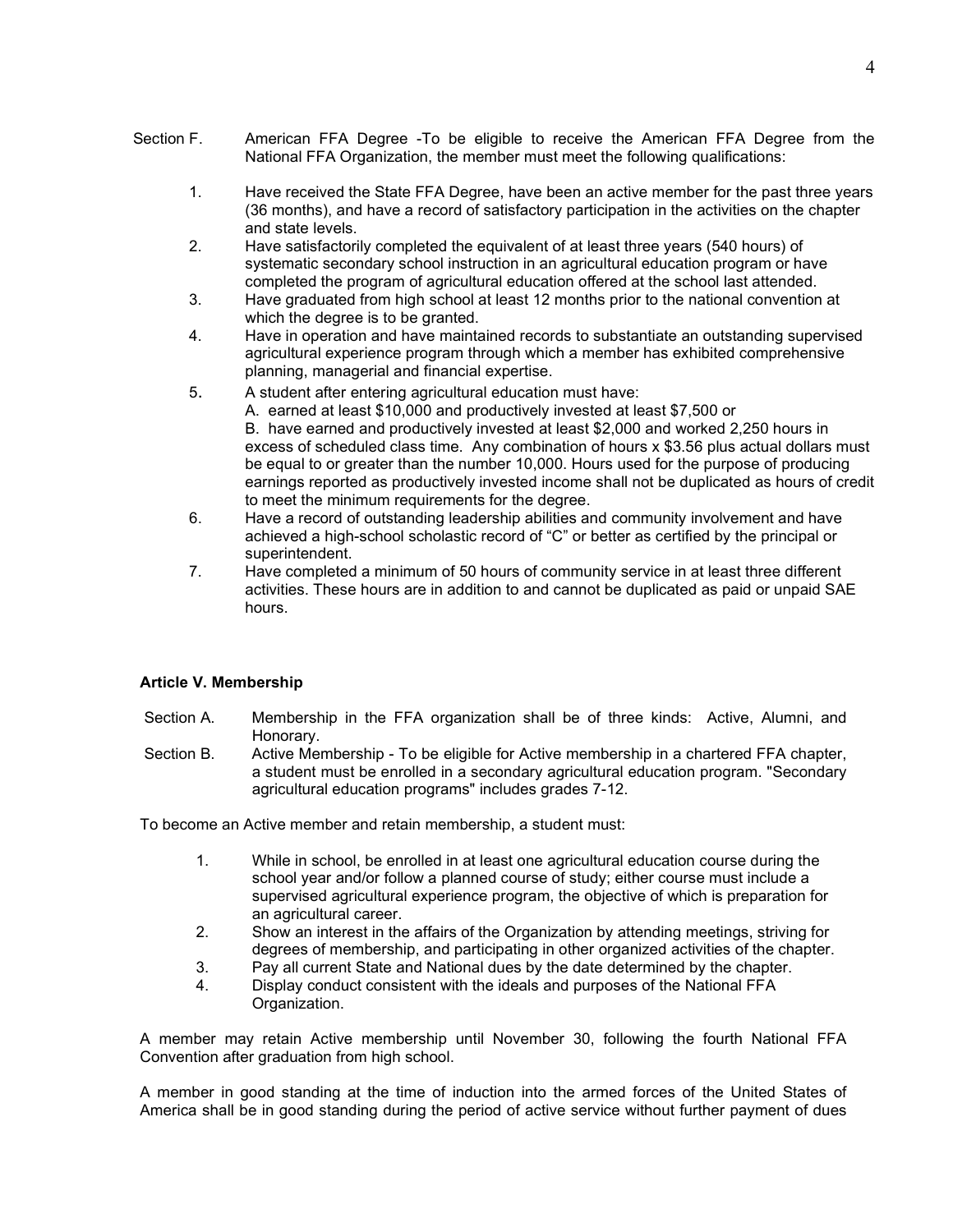or attendance at meetings. Time spent in the armed forces shall not be considered as elapsed time in determining the maximum period of four conventions following graduation from high school or leaving high school. Members using this waiver of service time for the purpose of maintaining Active membership for application for advanced degree of membership must resume active participation within six months after having been honorably discharged from military service and indicate such a desire by paying dues and attending meetings. Members participating in a six-month armed services program shall be eligible for one full year of extended membership. No individual may retain Active membership beyond his or her 23rd birthday.

- Section C. Alumni Membership Membership shall be open to former Active members, Collegiate and Honorary members, present and former professional agricultural educators, parents of FFA members, and others interested in and supportive of the FFA.
- Section D. Honorary Membership Farmers, school superintendents, principals, members of boards of education, chapter advisors, teachers, staff members in agricultural education, business people, and others who are helping to advance agricultural education and the FFA and who have rendered outstanding service, may be elected to honorary membership by a majority vote of the members present at any regular meeting or convention.

Honorary membership shall be limited to the Honorary Chapter FFA Degree in the chapter, Honorary State FFA Degree in the State Association, and the Honorary American FFA Degree in the National Organization.

#### Article VI. Officers

- Section A. All officers of the Montana FFA Association must hold the State FFA Degree.
- Section B. The officers of the Montana FFA Association shall consist of the president, two vice presidents, secretary, treasurer, reporter, sentinel, and parliamentarian. The State FFA Advisor shall oversee the duties and responsibilities of state officers.
- Section C. All state officers shall be elected annually by a majority vote of the delegates present at the annual convention. Members may run for a state office the convention following their  $8<sup>th</sup>$  semester of high school, or, what would have been their  $8<sup>th</sup>$  semester in the case of early graduation. The state officers shall be nominated by a special assigned nominating committee set up in the following manner:
	- 1. Members of the nominating committee be assigned by the current state FFA officers.
	- 2. Nominating committee to consist of:

a. Three past state officers.

b. Three current members (in different districts) from chapters that do not have candidates.

c. Three business and industry representatives.

d. No more than two-chapter advisors, with one selected annually to serve a two-year term as consultants (non-voting members). They will be elected by the Montana agricultural education teachers.

e. Current FFA members shall be chosen from applications submitted to the state advisor by a date determined by the state advisor which must be determined not later than September 1<sup>st</sup> the year prior to convention. f. The application must include the chapter advisor's recommendation. g. A chapter with a state officer candidate is not eligible to submit an application.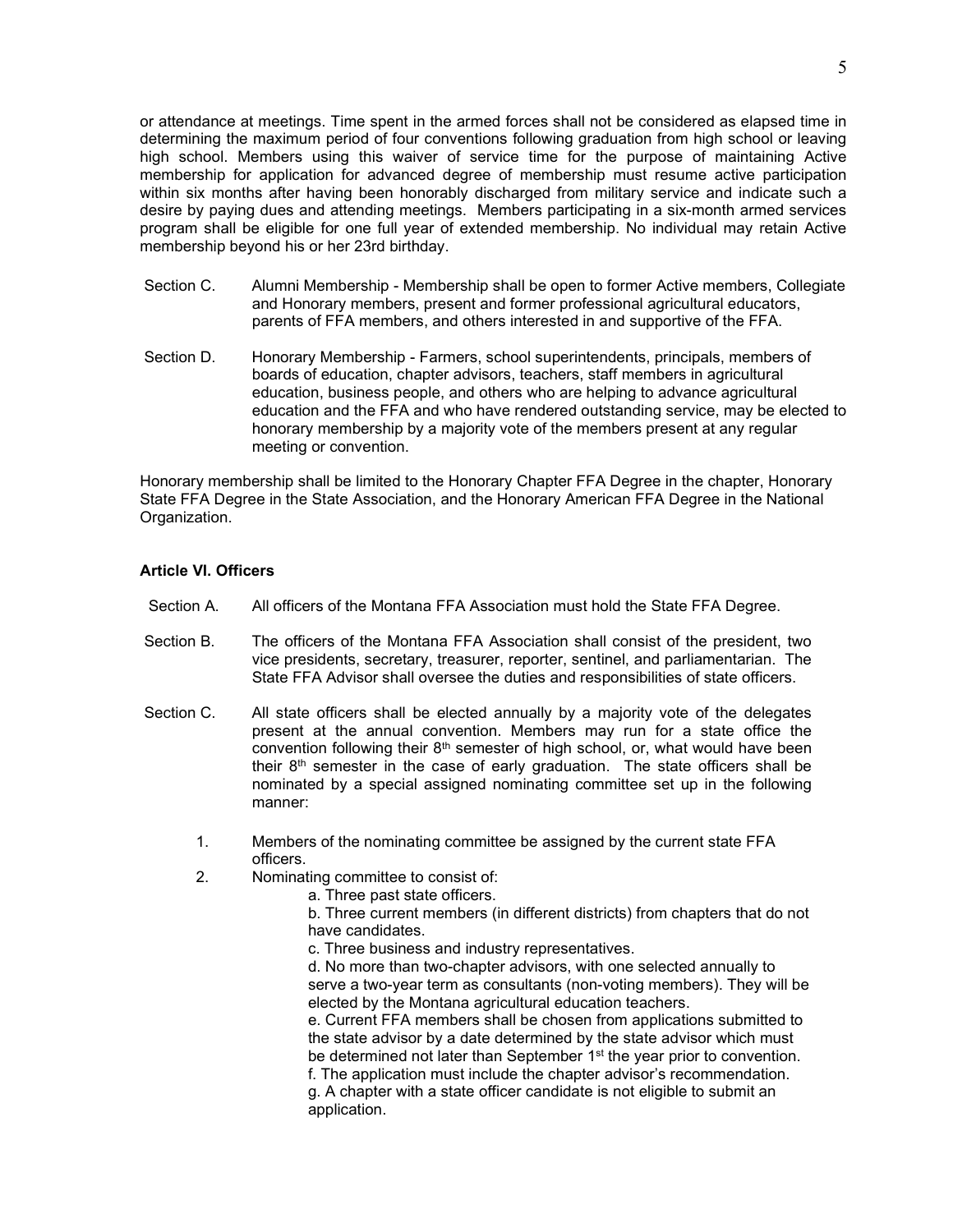h. The nominating committee has the sole discretion to make candidate cuts, determine interview start and end times, determine the number of interviews given and to whom interviews are awarded to.

Eligible candidates who have been interviewed by the nominating committee, other than those offered by the nominating committee, may be nominated from the floor of the convention. If such nominations occur, the vote will start at president and continue in descending order. If the floor nominee is elected, the candidate nominated by the nominating committee for his/her respective office will automatically be nominated for the next office. This process will continue until all offices are filled. There shall be no more than two (2) officers selected from the same chapter.

Each state officer shall be elected for a period of one year or until the next state conference after his/her election. Past and present officers shall not be re-elected to a state office.

Section D The national officer selection committee will consist of the following:

- 1. Up to three Montana FFA members in good standing
- 2. Up to four adults with either an FFA background or expertise in the agriculture industry.
- 3. It is required that the total number of committee members equal an odd number.

#### Article VII. Meetings and Conventions

- Section A. State meetings are to be arranged by the State Executive Committee. The time and meeting place of the meetings and the state convention will be chosen by the State Executive Committee. The state convention will be held annually at least 45 days prior to the national convention.
- Section B. Each local chapter shall be entitled to send two official delegates and one alternate to the state convention if the chapter is in good standing as defined by Article X in the Montana FFA Association immediately prior to the State FFA Convention for the school year. Only two voting delegates from each chapter shall be allowed to sit in the delegate section at any time.
- Section C. Robert's Rules of Order, current edition, shall be the Parliamentary Law used by the Montana FFA Association. The Montana FFA Association Constitution and Bylaws shall be the first order of law followed, then Robert's Rules of Order second. Any questions or concerns not directly addressed in the Constitution and Bylaws, shall be enforced by Robert's Rules of Order.

#### Article VIII. Dues

- Section A. As long as Montana is affiliated, no dues will exist for the members unless requested by the state association and approved by the FFA Board of Directors.
- Section B. If current yearly dues are assessed, then any individual member must pay dues prior to that member's participation in a district, state, regional or national activity or competitive event.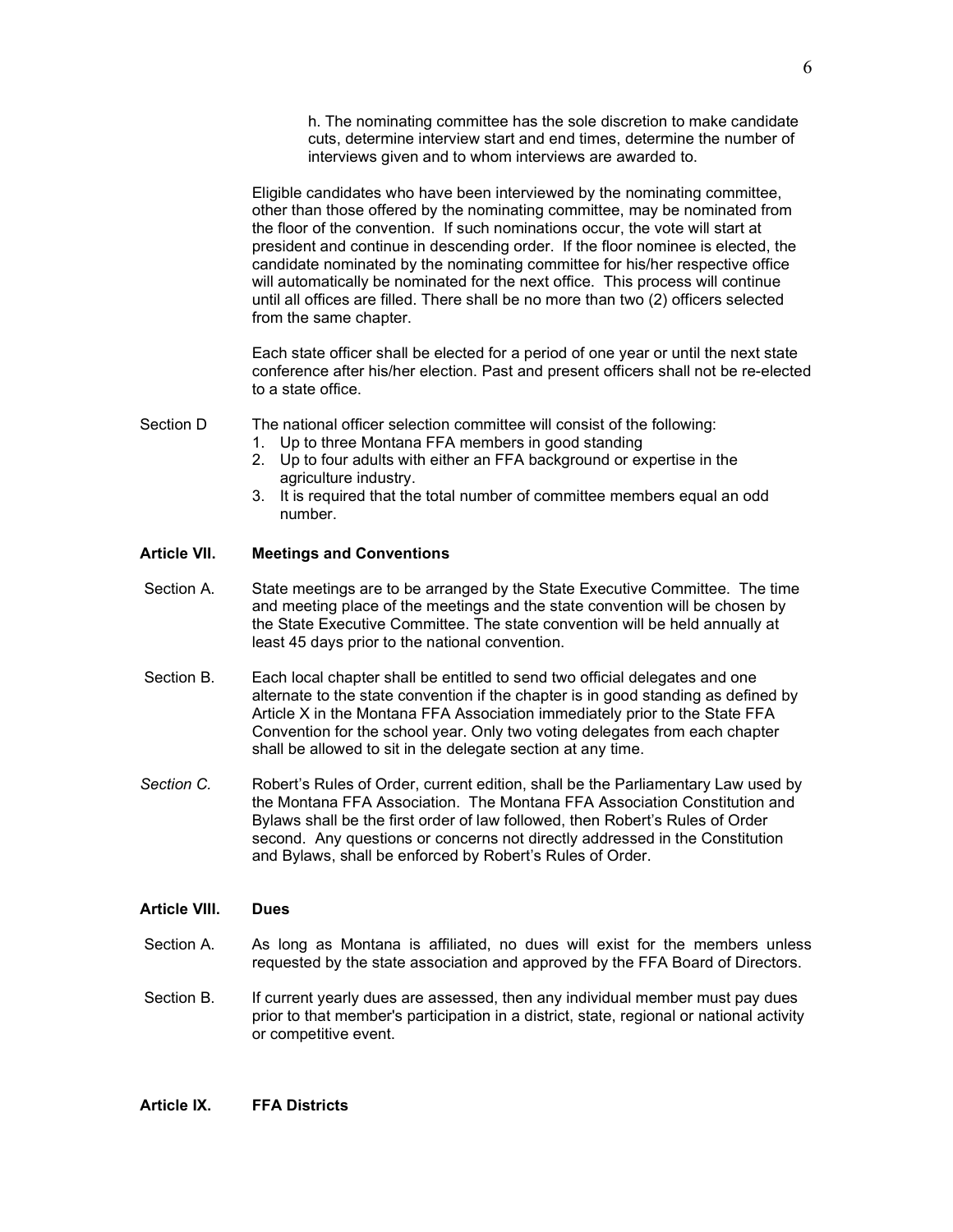- Section A. The state may be divided into districts established by the State FFA Association. All districts must have a minimum of six chapters. All district activities must conform with policies of the Montana FFA Association.
- Section B. All competitive events held in these districts shall be under the jurisdiction of the district officers and advisor of the chapter hosting the district convention.

### Article X. Chapters in Good Standing

- Section A. A chapter to be in good standing in the Montana FFA Association must meet all of the following:
	- 1. Submission of a Program of Activities in the format outlined in AET or at https://www.ffa.org/resourceschapter.resources/program-of-activities by November 1st.
	- 2. Submission of the Chapter Roster by November 1<sup>st</sup>
	- 3. Submission of the Economic Impact Report on the student's Supervised Agricultural Experience Programs by February 10<sup>th</sup>. This is submitted to the Montana Office of Public Instruction. (this is taking the place of Form 2)
	- 4. Submission of the Ag-Ed Program's annual report.

Chapters can at any time - up to two weeks prior to any state competition - have the ability to recover their chapter in good standing status.

Section B. A chapter which is not in good standing is ineligible to participate in contests or activities above the chapter level.

#### Article XI. Amending the Constitution

- Section A. Any proposed amendment to the state constitution must be prepared in writing and submitted to the Executive Committee and the state advisor by February 15<sup>th</sup> so that the delegate business can be made available to chapters by March 1<sup>st</sup>.
- Section B. Amendments may be adopted by a two-thirds vote of the delegates assembled at the state convention.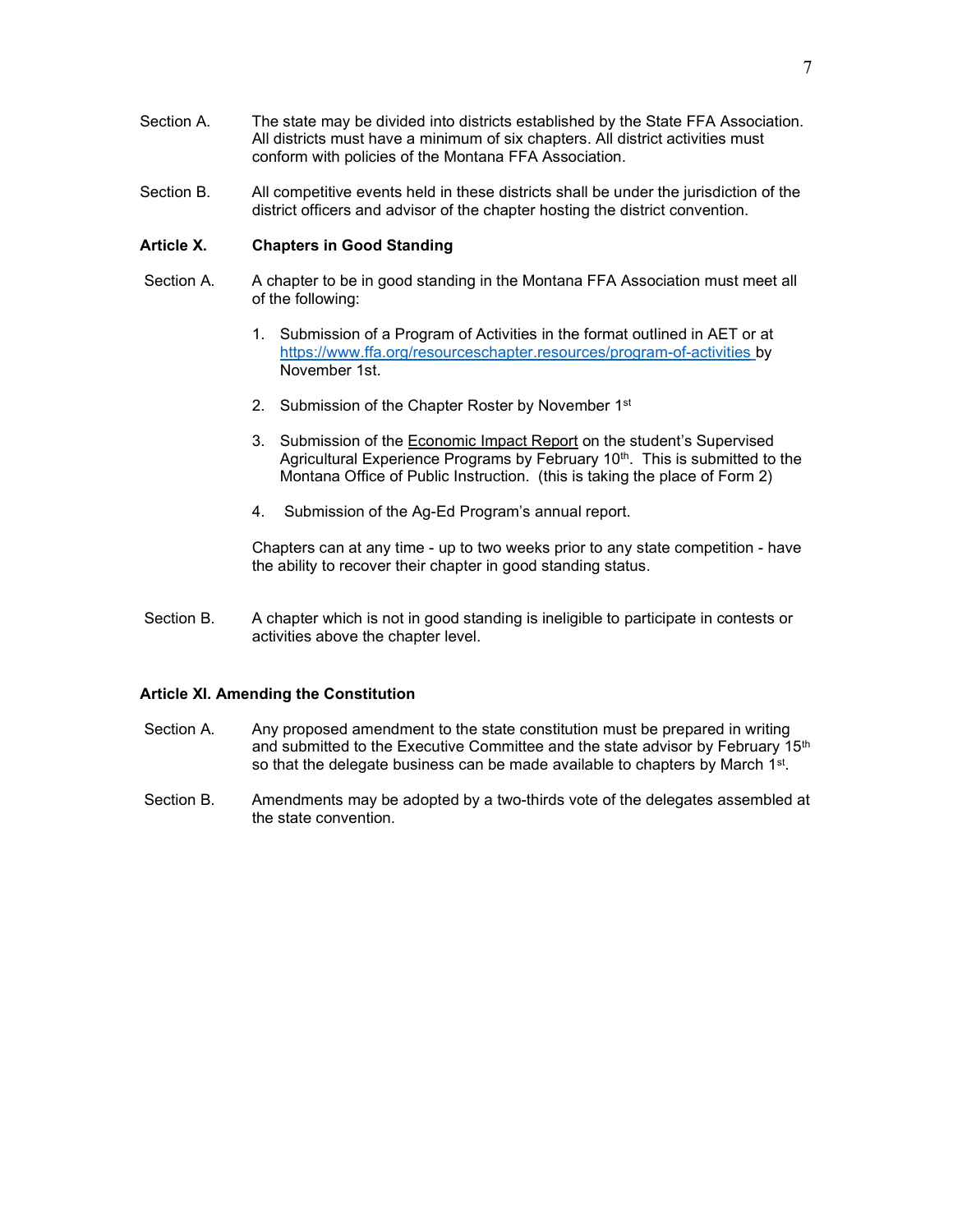### MONTANA FFA ASSOCIATION BYLAWS

# Article I. Duties of State Officers

- Section A. President. It shall be the duty of the president of the Montana FFA Association to preside over all meetings of the state association and preside over all meetings of the Executive Committee. It shall be the president's duty to call a meeting of the Montana FFA Association at least once a year. The president shall call special meetings of the Executive Committee. The president shall appoint all committees and serve as an ex officio member of these committees.
- Section B. First Vice President. The first vice president shall assume all duties of the president in the event that the office of the president becomes vacant. The first vice president shall preside over meetings in the absence of the president as are assigned by the Executive Committee. The first vice president shall be a member of the Executive Committee.
- Section C. Second Vice President. It shall be the duty of the second vice president, acting under the direction of the president and the first vice president, to care for the welfare of the FFA organization in their assigned area.

In case the office of the first vice president becomes vacant by resignation or otherwise, the second vice president shall assume the duties of the first vice president.

The second vice president is a member of the Executive Committee.

- Section D. Secretary. The secretary shall keep an accurate record of all annual meetings, meetings of the Executive Committee and meetings of special committees. The secretary is a member of the Executive Committee. The secretary shall be responsible for providing to the state advisor the report of each year's conference proceedings for distribution to local chapters.
- Section E. Reporter. The reporter shall make a complete report of all items of interest concerning the activities of the Montana FFA and with assistance of the state advisor shall see that such reports are sent to the various newspapers. The reporter will collect material and maintain the official Montana FFA Association scrapbook. The reporter is a member of the Executive Committee.
- Section F. Treasurer. The treasurer must make a financial report at each meeting. The treasurer is a member of the Executive Committee.
- Section G. Parliamentarian. It shall be the duty of the parliamentarian to assist the president and the delegates in the orderly conduct of business in the most efficient manner by the correct use of parliamentary procedure. The parliamentarian is a member of the Executive Committee.
- Section H. Sentinel. The sentinel shall assist the president in maintaining order. The sentinel should also have charge of the meeting room and welcome visitors and guests. The sentinel is a member of the Executive Committee.
- Section I. Advisor. "The advisor is a member of the Executive Committee and an ex officio member of all committees. It is the duty of the advisor to advise the Executive Committee on matters of policy and to assist state and local officers in conducting meetings and programs. Also, the advisor is responsible to update the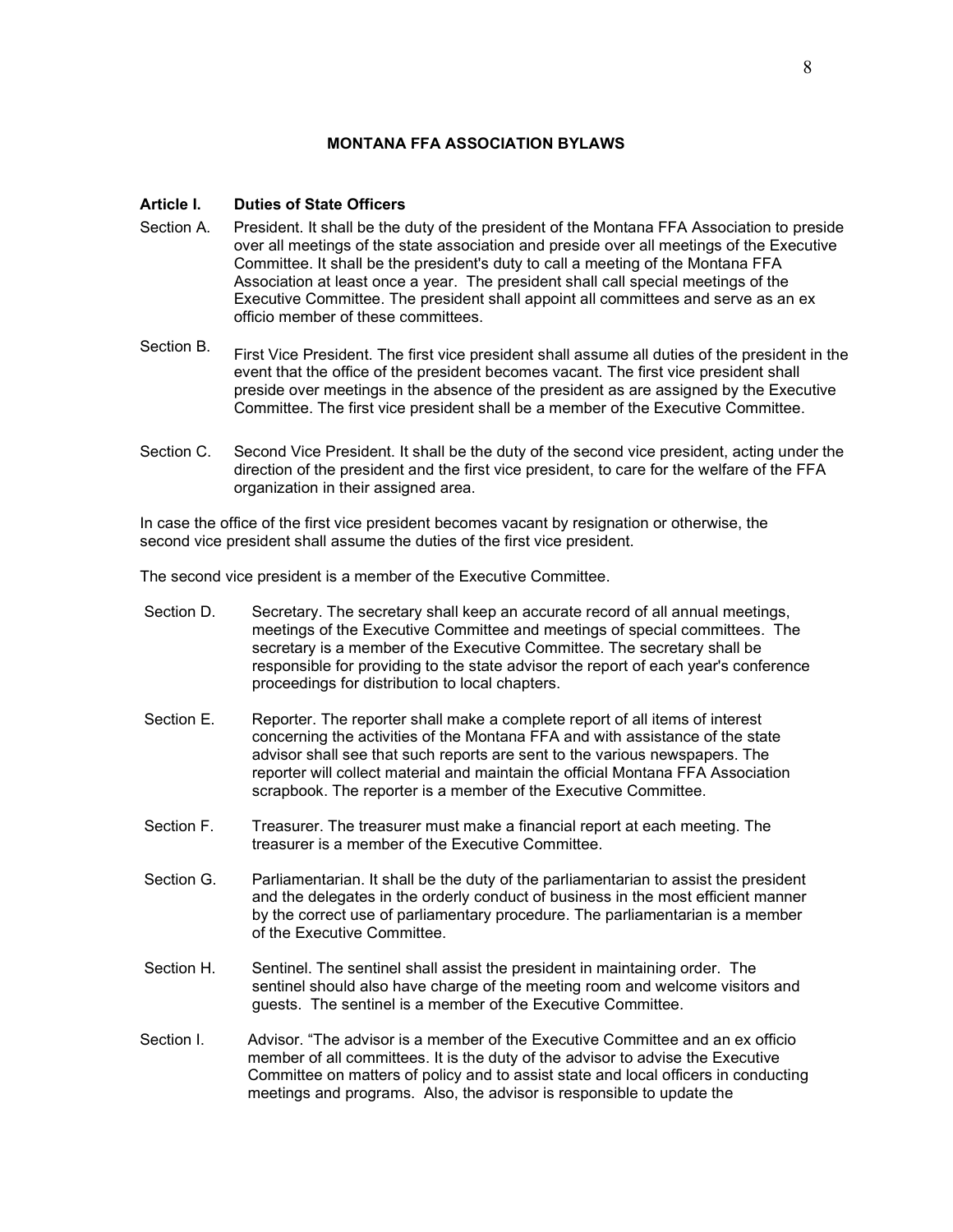constitution once it is ratified, so that it can be sent out to the chapters. The advisor will coordinate all statewide FFA activities and state officer responsibilities as well as maintain all association financial records and provide appropriate reports of such records."

Section J. Immediate Past Officer. The immediate past state president is to be an ex-officio member of the first major association meeting, District Leadership School meeting, and the first State FFA Convention planning meeting. His/her duties shall be in an advisory capacity only and will have no power in the voting process.

# Article II. The Executive Committee

Section A. The Executive Committee shall be made up of all state officers. The president shall preside over all meetings of the Executive Committee. The secretary shall keep records of all business transacted by this committee. The state advisor and immediate past officer shall be members of this committee, Foundation Development Officer, the State Ag-Ed Specialist, and the Division Head of Agriculture Education at Montana State University-Bozeman serve in an advisory capacity only. The advisor shall attend all meetings of this committee. The immediate past officer shall attend meetings designated in Article I, Section J.

# Article III. Methods of Issuing Local Charters

- Section A. Secretaries of local chapters must submit with an application for a charter the following information:
	- 1. Proof through minutes of a meeting that the local chapter has adopted the state constitution.
	- 2. A list of elected officers.
	- 3. A Program of Activities for the year.
	- 4. A copy of the constitution and bylaws of the local chapter.
	- 5. A list of the charter members with dues for each member.

## Article IV. Dues and Use of Dues

- Section A. As long as Montana is affiliated, no dues will exist for the members unless requested by the state association and approved by the FFA Board of Directors.
- Section B. Funds collected from the payment of dues are used for purposes such as:
	- 1. National dues.
	- 2. State dues.
	- 3. The Montana FFA newspaper.
	- 4. The National FFA magazine.
	- 5. State FFA Degree keys.
	- 6. Chapter charters.
	- 7. Certificates and framing thereof for state awards.
	- 8. Appreciation plaques.
	- 9. State FFA Degree certificates.
	- 10. Travel of state officers.
	- 1. Assistance to national delegates.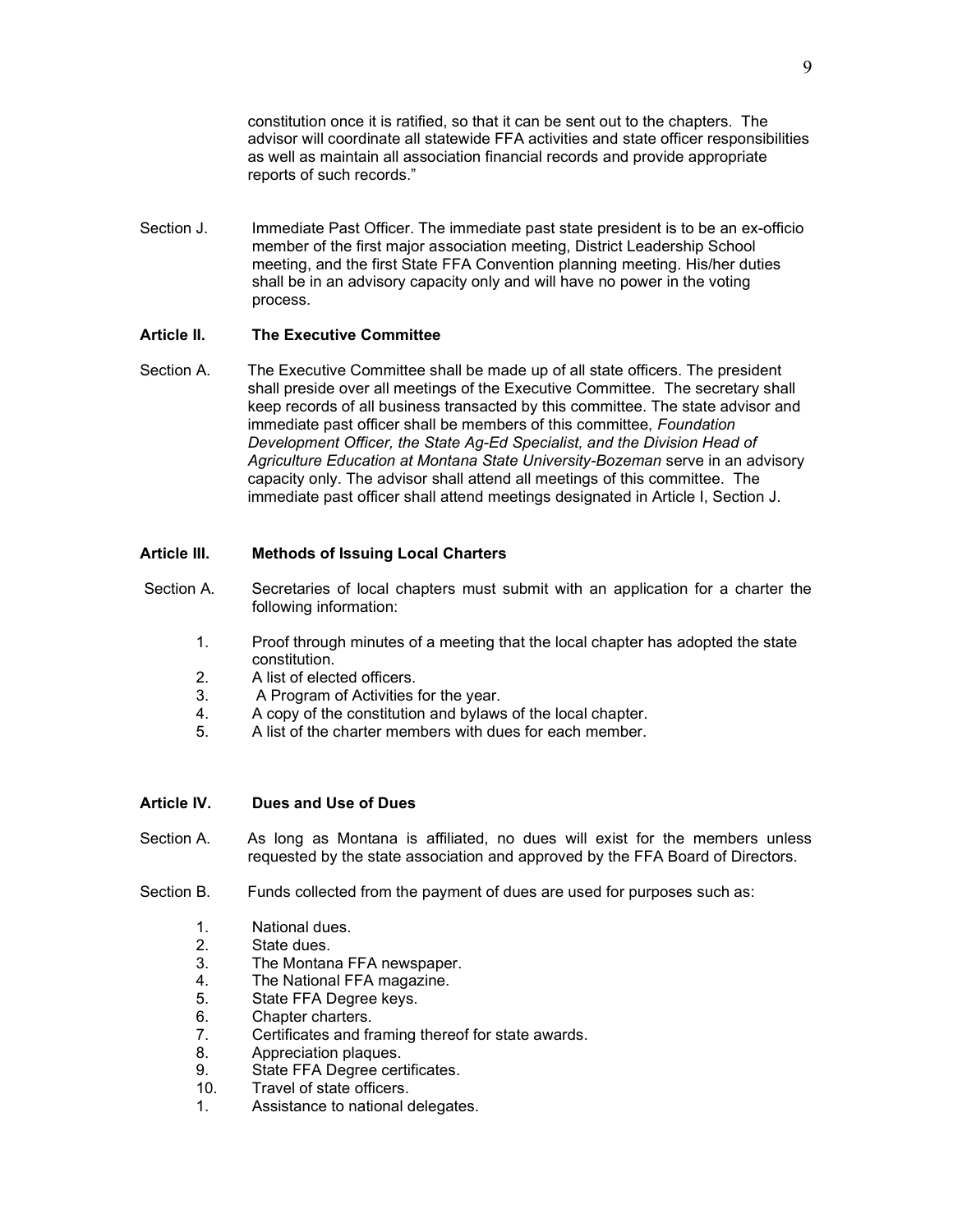- 12. Assistance to eligible FFA judging teams.
- 13. State Officer expenses.
- 14. Part of the travel expense for national band and chorus members.
- 15. Uniforms for national band and chorus members.

# Article V. Committees

- Section A. The president shall appoint all committees to be composed of not less than three members, one acting as chairman. Standing committees shall be:
	- 1. Program of Activities committee. This committee shall prepare a Program of Activities for the year and submit it to the delegates at the regular meeting.
	- 2. Auditing committee. The auditing committee shall examine the books and records of the treasurer and submit a report at the regular annual meeting.
- Section B. All committees are appointed for one year.
- Section C. The state advisor shall be an ex officio member of all committees.
- Section D. Other committees may be appointed as necessary.

# Article VI. State FFA Board of Trustees

- Section A. The general purpose of the FFA Board of Trustees is to evaluate all phases of the state, district and local programs.
- Section B. Membership of the Board of Trustees is made up of five MAAE members. It is recommended that the five members represent different areas in the state.

Advisors are to be elected at the annual meeting of the Montana Association of Agriculture Education (MAAE) at the time of the regular annual meeting of the state association. Advisors serving on the Board of Trustees will serve for two years, with two new members elected each year.

- Section C. Specific functions of the FFA Board of Trustees are as follows:
	- 1. Provide any requested assistance to the state advisor in selection of American FFA Degree Applications.
	- 2. Evaluate the overall agricultural competitive events.
	- 3. Consider and evaluate all fairs holding statewide events for FFA.
	- 4. Act as a liaison committee between the MAAE and the Montana FFA Association.
	- 5. Develop policy for the Montana FFA Association.

## Article VII. Procedure for Committee Reports

Section A. All reports and questions which are proposed to the convention may be referred, if felt necessary by the president, to a committee of delegates for study and consideration. After due consideration, this committee will prepare a report to be presented to the delegate assembly for its consideration.

## Article VIII. Competitive Events

Section A. Competitive events held in the name of the Montana FFA Association shall be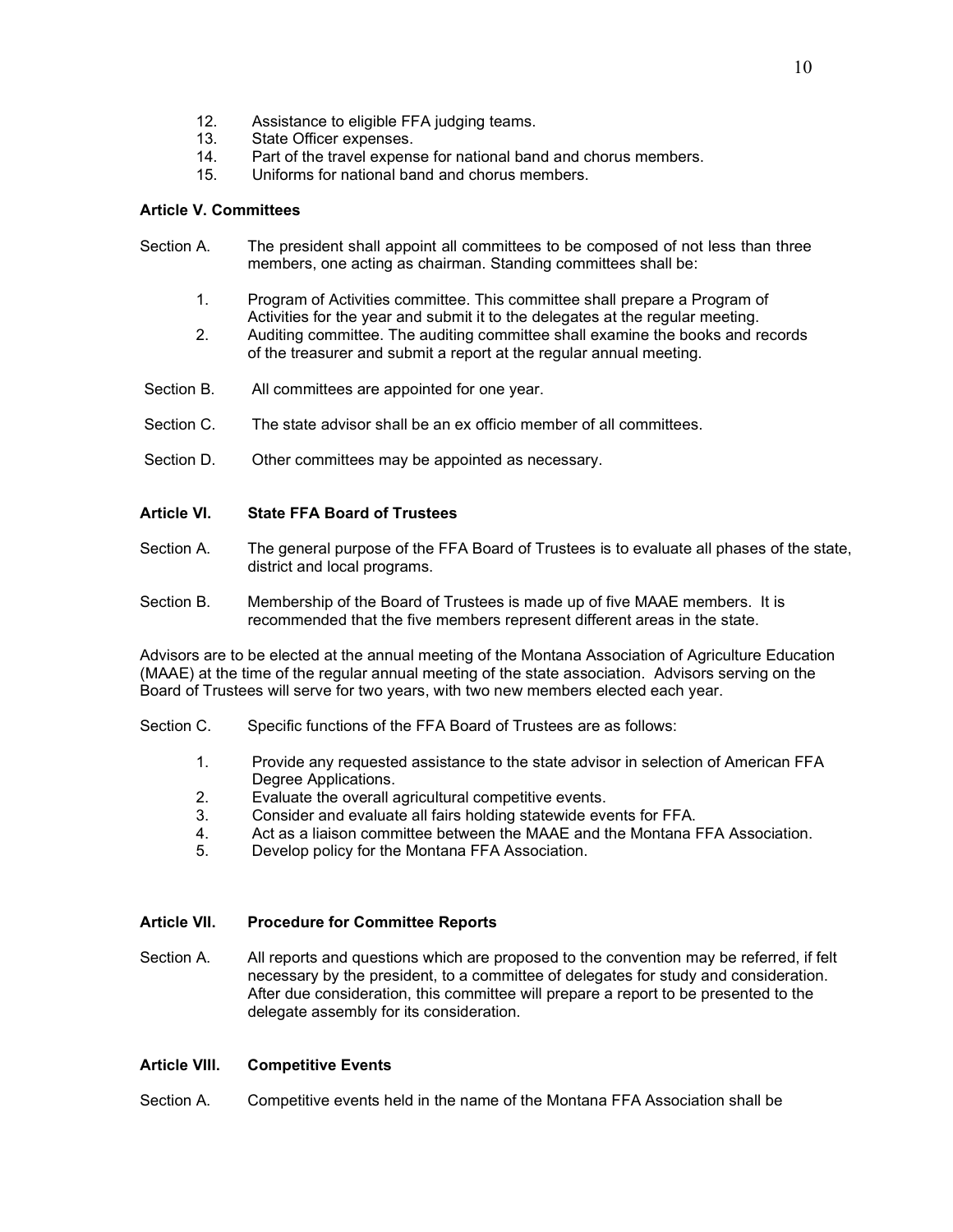under the control of the Executive Committee which will have the power to specify the rules of the events, place where they are to be held, officials, judges, prizes and qualifications of the participants.

- Section B. Rules for competitive events are:
	- 1. All participants must be active members in good standing of a local chapter of FFA which must be a chapter in good standing in the Montana FFA Association.
	- 2. Participants must be enrolled in an agricultural education class and have a supervised agricultural experience in an agricultural related business.
	- 3. Participants must be making current passing grades in at least three solid subjects.
	- 4. Team will be disqualified for any infraction such as those noted in the Activities and Awards booklet of the Montana FFA Association.
- Section C. A member of a trip winning judging team is eligible for further state competition but cannot repeat the same trip. In the event one member of a winning team does win a trip for a second time, the remaining three individuals are eligible for the national team. However, if two or more members of a winning state team have competed previously at the national level or have to be replaced for any reason the national trip will pass to the next eligible team in descending order.
- Section D. Chapters are eligible to participate in all national competition areas that they qualify in, providing that no member of the team is also a member of another team.
- Section E. If a 7<sup>th</sup> or 8<sup>th</sup> grade participant wins an individual CDE or is on a winning team they are eligible for National FFA Competition.

## Article IX. Removal from Office of State Officers

- Section A. Any elected officer who fails in performance of his/her duties may be removed by a two-thirds vote of the Executive Committee and the Board of Trustees. Such removal must be approved by the advisor. The officer to be so removed must be notified in writing at least one month (30 days) prior to removal and must have been given notice of unsatisfactory work before notice of removal is issued.
- Section C. In the event the president is removed from office, the first vice president shall assume the duties and office of the president. The second vice president shall assume the duties and office of the vice president. All other officers shall remain in their elected office with no additions to the officer team. In the event an officer other than the president or vice president is removed from office, the officers will remain in their elected offices and the duties of the absent officer shall become the responsibility of the president to delegate among the officer team.
- Section C. The resignation of a State Officer may only be accepted by Board of Trustees.

# Article X. Method of Paying for FFA Association Expenses

All items of expense in connection with the Montana FFA Association may be paid for by the state advisor. All such disbursements shall be subject to review by the Executive Committee.